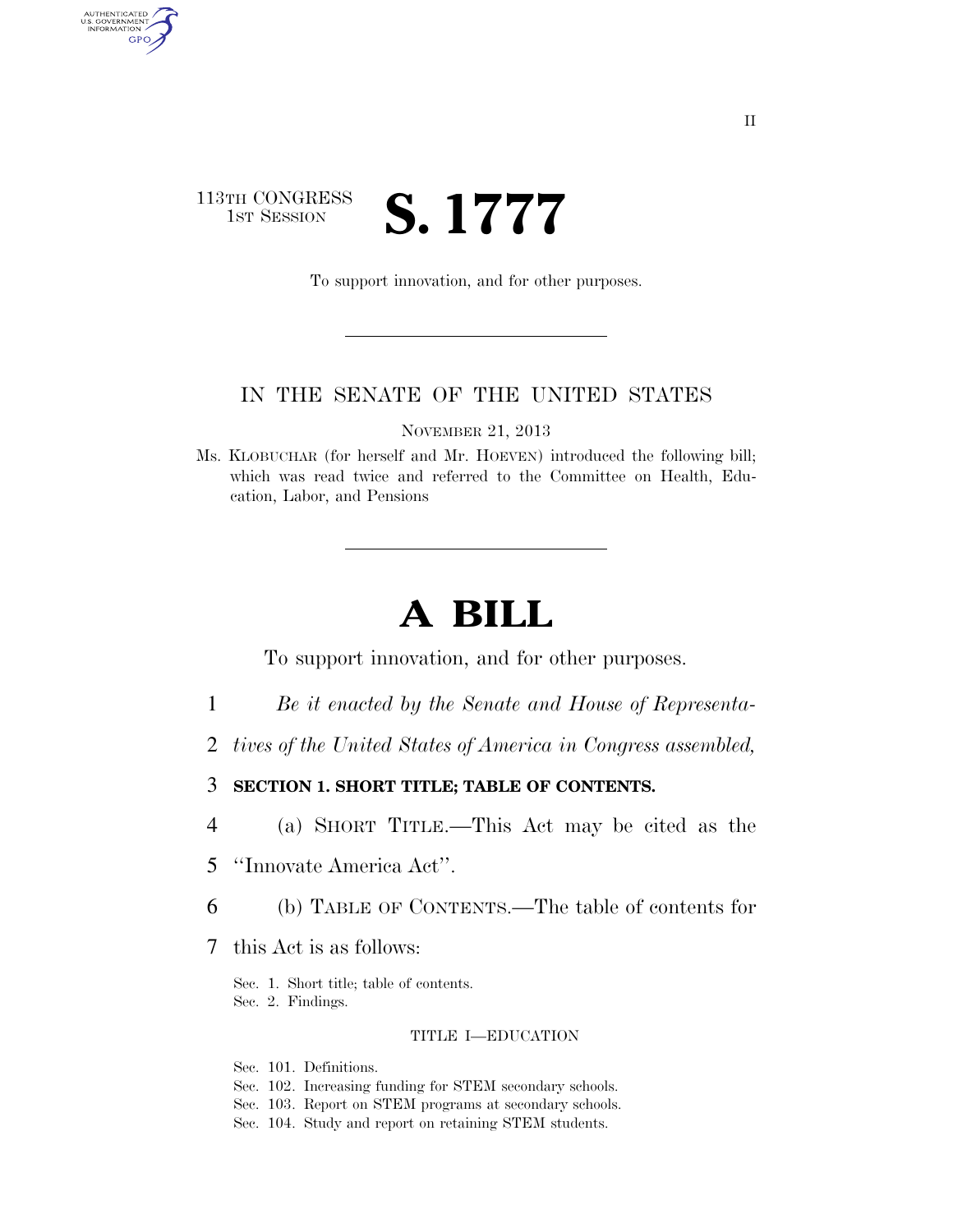- Sec. 105. Expanding undergraduate research opportunities.
- Sec. 106. Technology Commercialization Awards Pilot Program.
- Sec. 107. Computer science in the Robert Noyce teacher scholarship program.

#### TITLE II—MANUFACTURING AND EXPORT PROMOTIONS

- Sec. 201. Manufacturing assistance program for small- and medium-sized manufacturers in the United States.
- Sec. 202. Removing barriers for exporting industries in the United States.

#### TITLE III—OFFSETS

Sec. 301. Limitation on Government printing costs.

Sec. 302. Eliminating bonuses for poor performance by Government contractors.

#### **SEC. 2. FINDINGS.**

Congress finds the following:

 (1) Innovation has historically been a catalyzing force in the American economy, driving the produc- tion of game-changing technologies, the creation of millions of jobs and the opening of countless new avenues for growth. In an increasingly competitive global economy, our Nation's continued leadership and prosperity will hinge on progress in key innova- tive areas, most notably exporting, entrepreneurship, research and development, and education in science, technology, engineering, and mathematics (STEM), including computer science.

 (2) Technology-based startups play a critical role in driving innovation. Increasing the flow of capital to these firms would bridge the gap that often exists between their initial startup costs and their long-term capital needs, giving the firms the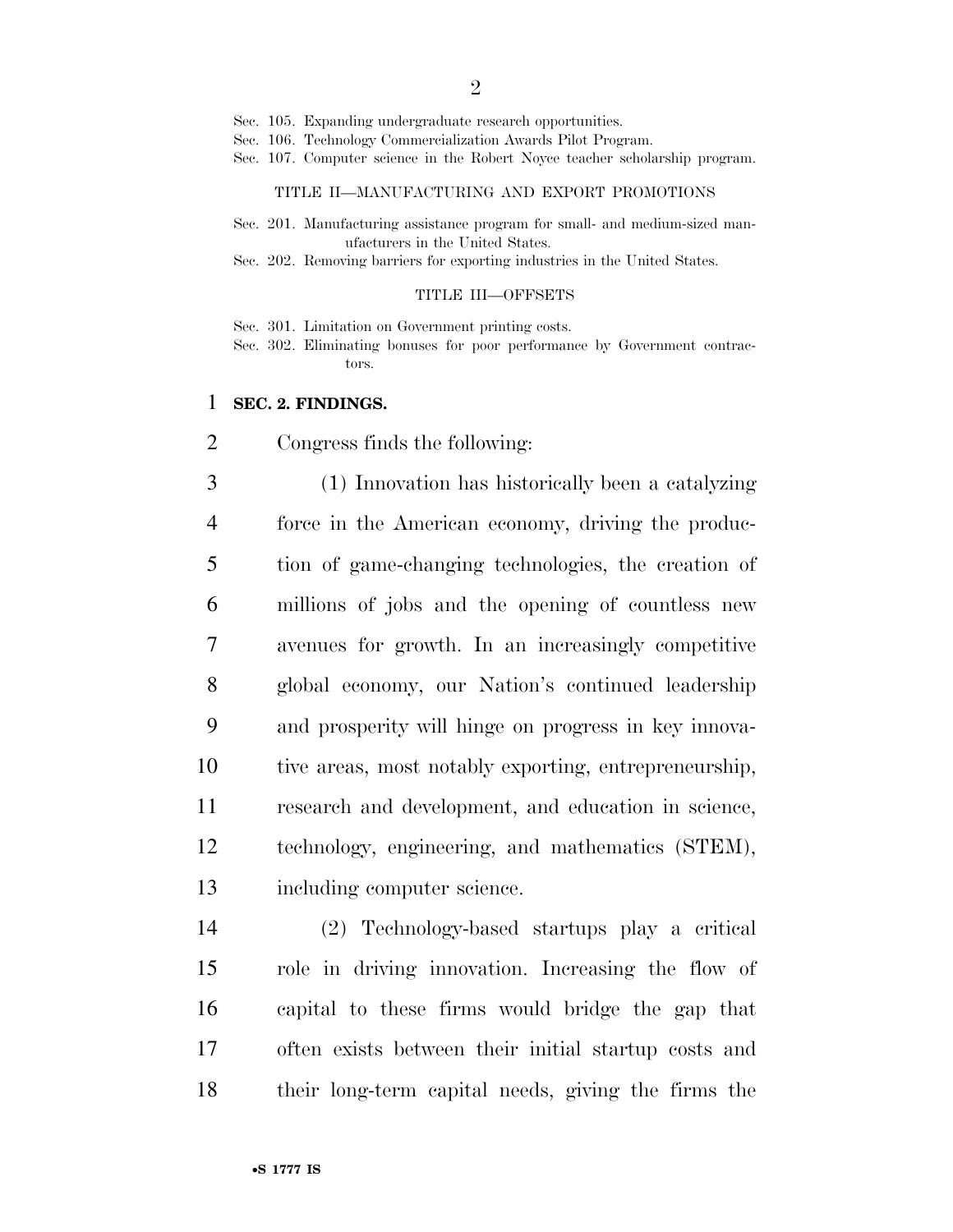resources necessary to research, develop, and com-mercialize new products.

 (3) Simplifying, expanding, and stabilizing the tax credits that businesses and institutions of higher education rely on to offset the cost of research and would promote greater clarity in the Internal Rev- enue Code of 1986 and deliver a powerful incentive for private sector innovation.

 (4) Increasing the emphasis on STEM edu- cation in high schools and institutions of higher edu- cation would ensure that more students have the skills and training to not only compete for jobs in a 21st century economy, but also to create the start- up companies and revolutionary technologies that will sustain American prosperity for centuries to come.

 (5) The United States Bureau of Labor Statis-18 tics predicts that in the year 2020, of the 9,200,000 ''STEM'' jobs there will be in the United States, half of them will be in computing. With more than 150,000 job openings expected annually in com- puting, it is one of the fastest growing occupations in the United States. Increasing the teaching and learning of computer science in schools would strengthen the American workforce by helping our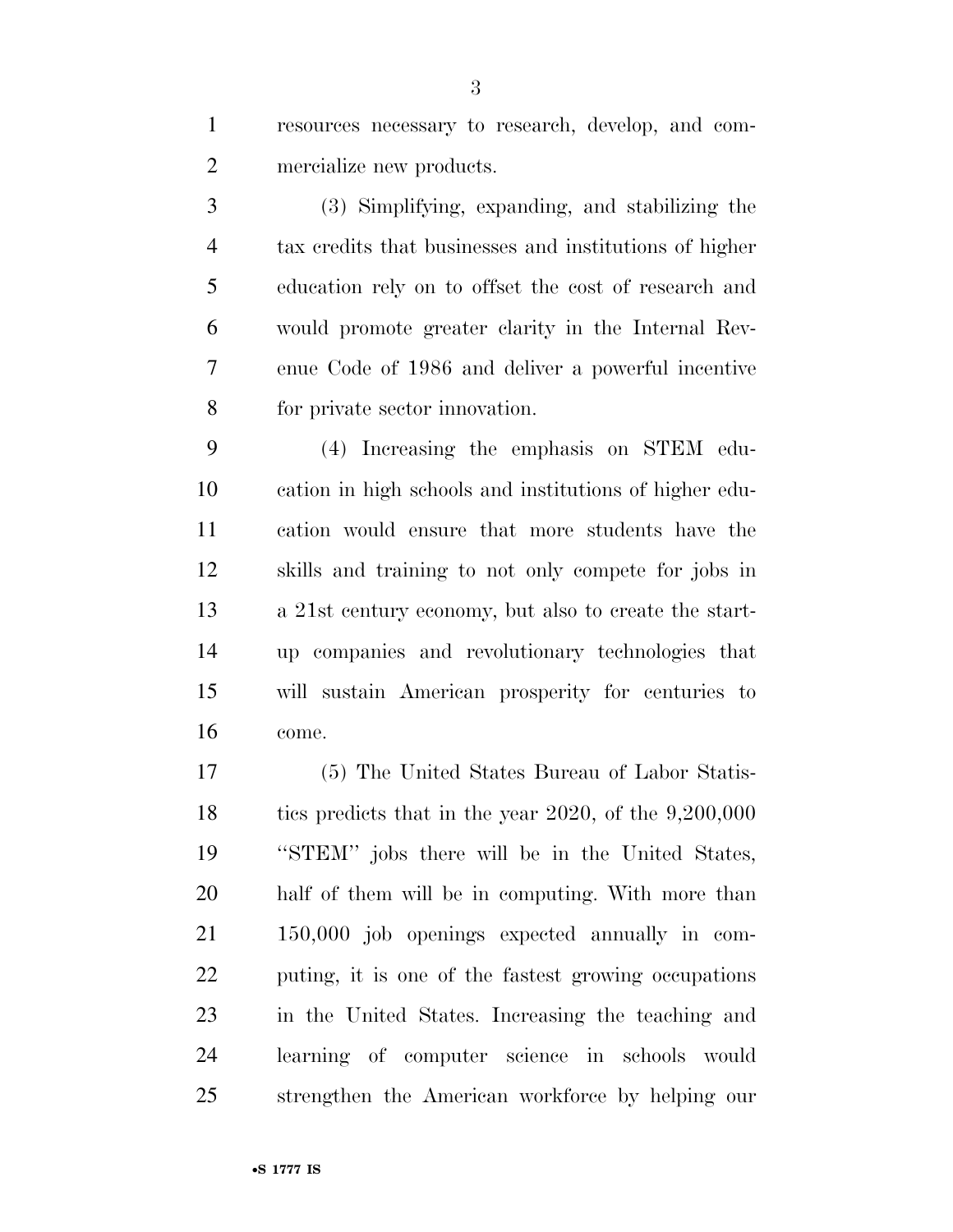| $\mathbf{1}$   | students gain the skills and training necessary to     |
|----------------|--------------------------------------------------------|
| $\overline{2}$ | fulfill new computer programming jobs.                 |
| 3              | (6) An effective regulatory climate should pro-        |
| $\overline{4}$ | tect consumers and promote transparency without        |
| 5              | overburdening the businesses that create jobs. Fed-    |
| 6              | eral agencies with rulemaking authority should be      |
| 7              | vigilant in assessing the impact of new regulations    |
| 8              | on innovation and job creation, particularly in an-    |
| 9              | chor industries like manufacturing.                    |
| 10             | (7) The economic impact of a new product or            |
| 11             | technology is often dependent on its commercial suc-   |
| 12             | cess. To ensure American products can be bought        |
| 13             | and sold in markets around the world, the Govern-      |
| 14             | ment should identify and remove over burdensome        |
| 15             | regulations that create barriers for United States ex- |
| 16             | porting companies.                                     |
| 17             | <b>TITLE I-EDUCATION</b>                               |
| 18             | SEC. 101. DEFINITIONS.                                 |
| 19             | In this title:                                         |
|                |                                                        |

 (1) DIRECTOR.—The term ''Director'' means the Director of the National Science Foundation.

22 (2) INSTITUTION OF HIGHER EDUCATION.—The term ''institution of higher education'' means an in-stitution of higher education, as defined in section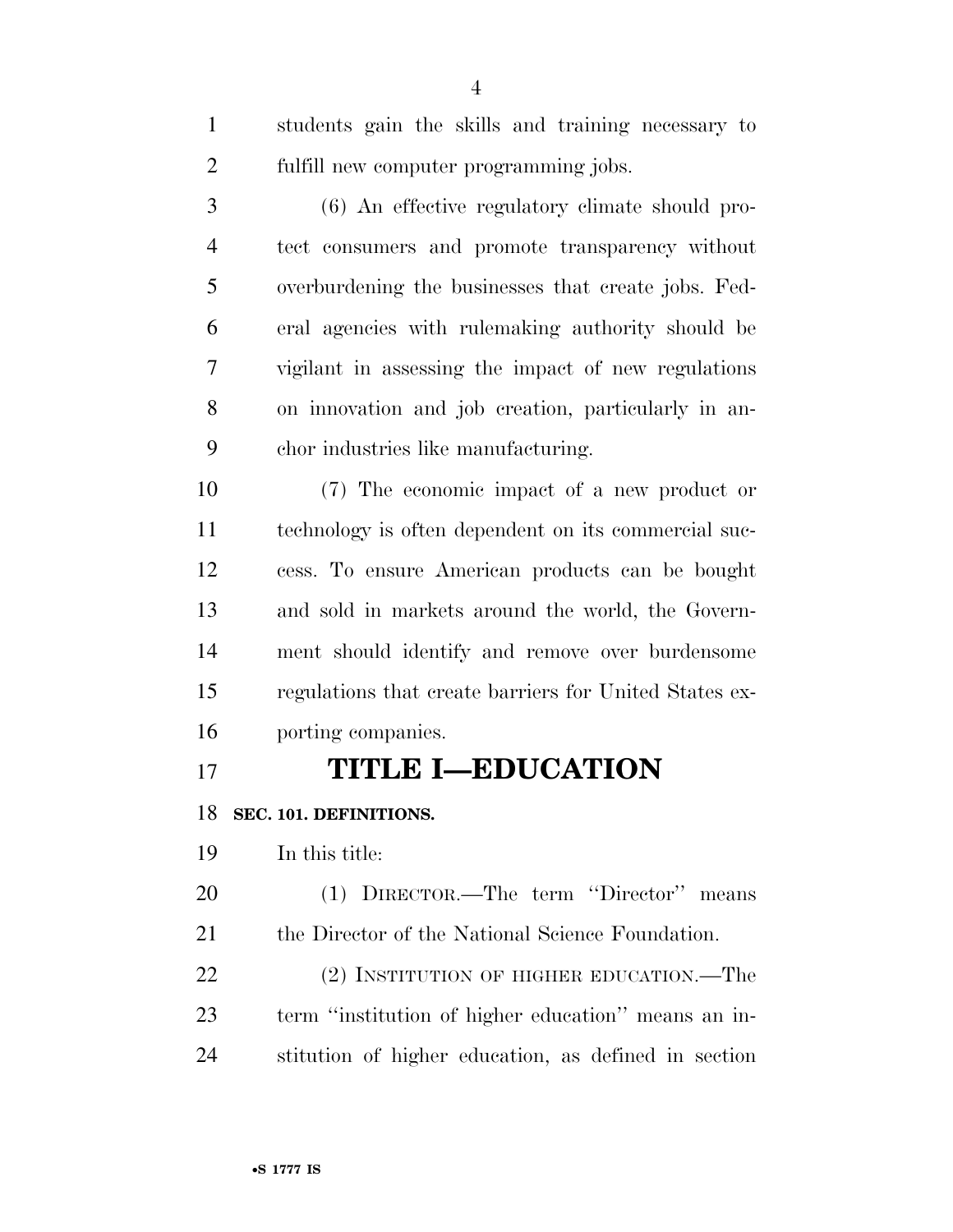| $\mathbf{1}$   | $101(a)$ of the Higher Education Act of 1965 (20      |
|----------------|-------------------------------------------------------|
| $\overline{2}$ | U.S.C. $1001(a)$ ).                                   |
| 3              | (3) STEM.—The term "STEM" means the                   |
| $\overline{4}$ | subjects of science, technology, engineering, and     |
| 5              | mathematics, including other subjects based on        |
| 6              | science, technology, engineering, or mathematics,     |
| 7              | such as computer science.                             |
| 8              | (4) STEM SECONDARY SCHOOL.—The<br>term                |
| 9              | "STEM secondary school" has the meaning given         |
| 10             | the term by the Director, in coordination with the    |
| 11             | Secretary of Education, not later than 60 days after  |
| 12             | the date of enactment of this Act.                    |
| 13             | (5) STATE EDUCATIONAL AGENCY.—The term                |
| 14             | "State educational agency" has the meaning given      |
| 15             | the term in section 9101 of the Elementary and Sec-   |
| 16             | ondary Education Act of 1965 (20 U.S.C. 7801).        |
| 17             | SEC. 102. INCREASING FUNDING FOR STEM SECONDARY       |
| 18             | <b>SCHOOLS.</b>                                       |
| 19             | (a) PURPOSE.—The purpose of this section is to in-    |
| 20             | crease the number of STEM secondary schools in the    |
| 21             | United States from approximately 100 to approximately |
| 22             | <b>200.</b>                                           |

(b) PROGRAM AUTHORIZED.—

 (1) IN GENERAL.—From amounts appropriated under subsection (e), the Secretary of Education, in

•**S 1777 IS**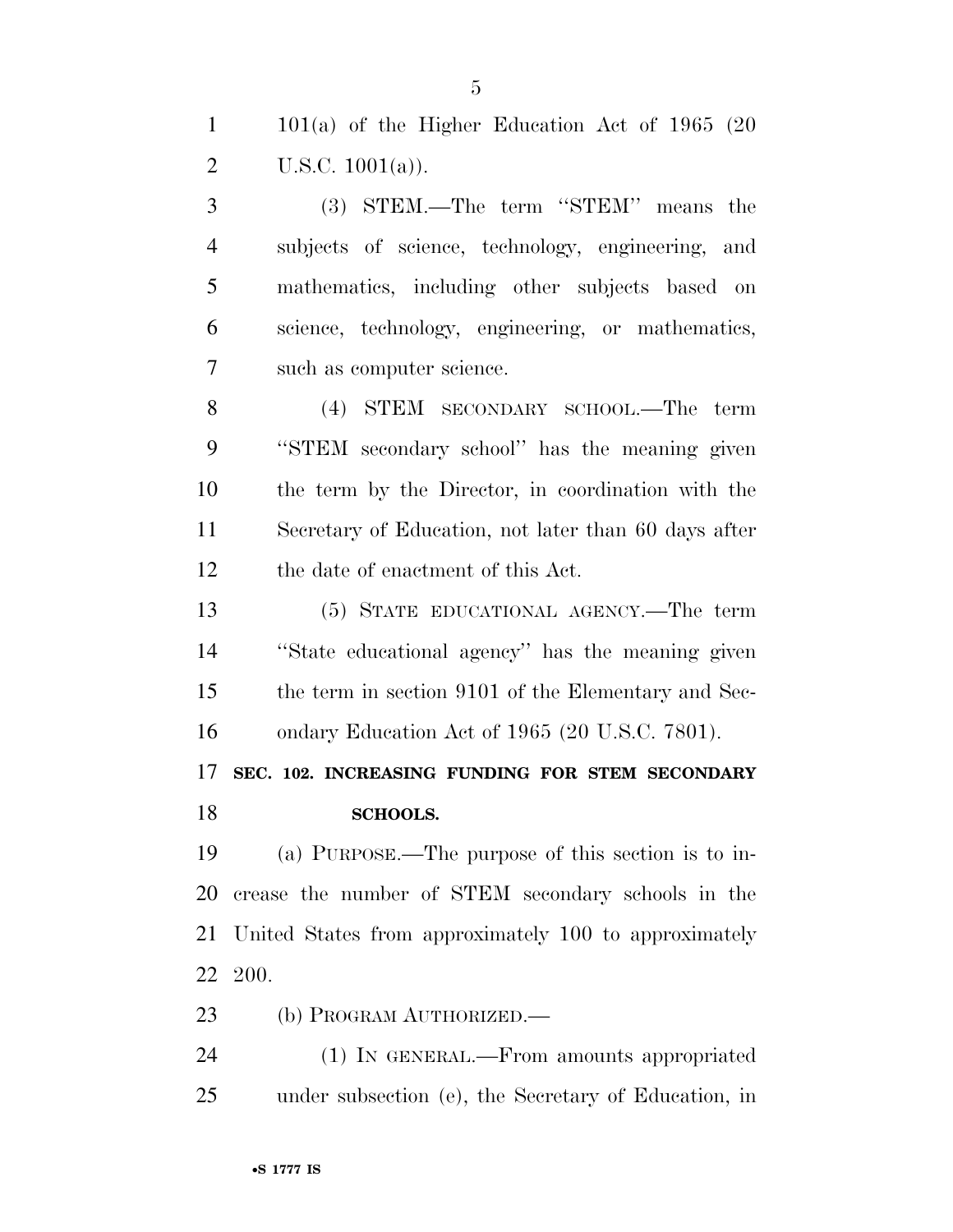coordination with the Director, shall award grants, on a competitive basis, to State educational agencies to enable the State educational agencies to carry out the purposes of this section by establishing or ex-panding STEM secondary schools.

 (2) GEOGRAPHIC DISTRIBUTION.—The Sec- retary shall award grants under this section in a manner that ensures geographic diversity, including awarding grants to State educational agencies serv-ing rural areas.

 (c) APPLICATION.—A State educational agency desir- ing to receive a grant under this section shall submit an application to the Secretary of Education at such time, in such manner, and containing such information as the Secretary may require.

 (d) USE OF FUNDS.—A State educational agency re- ceiving funds under this section shall use such funds to award subgrants, on a competitive basis, to local edu- cational agencies in the State to enable the local edu- cational agencies to establish and maintain new STEM secondary schools, which may include repurposing an ex- isting secondary school to become a STEM secondary school.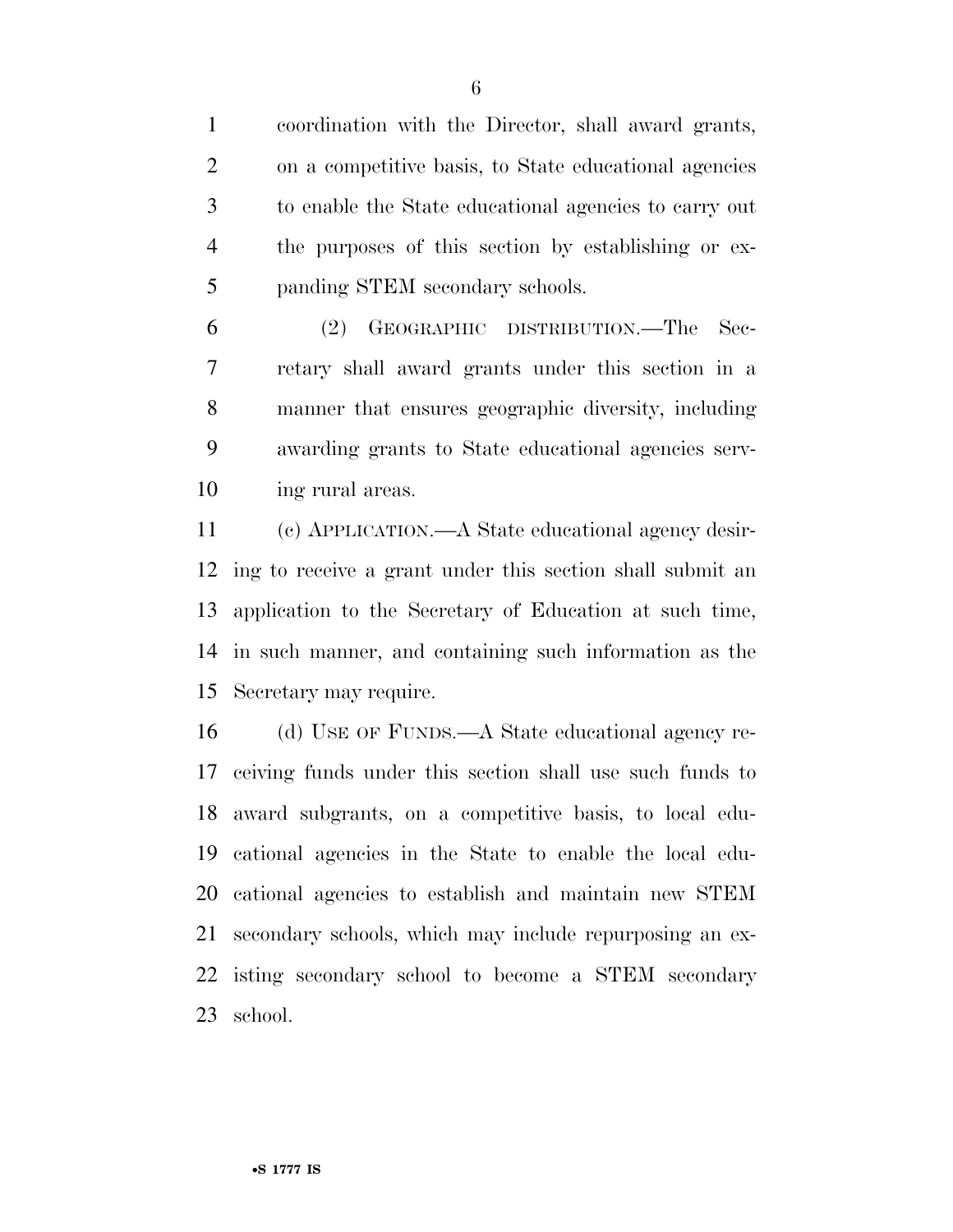(e) AUTHORIZATION OF APPROPRIATIONS.—There are authorized to be appropriated to carry out this section, \$50,000,000 for each of fiscal years 2015 through 2024. **SEC. 103. REPORT ON STEM SECONDARY SCHOOLS.** 

 (a) DATABASE.—The Secretary of Education, in co- ordination with the Director, shall develop a database to identify existing STEM secondary schools.

 (b) REPORT.—Not later than 1 year after the date of enactment of this Act, the Secretary of Education, in coordination with the Director, shall submit a report to Congress with recommendations on how to replicate exist-ing successful STEM secondary schools.

## **SEC. 104. STUDY AND REPORT ON RETAINING STEM STU-DENTS.**

 (a) IN GENERAL.—The Director shall conduct a study, in coordination with the Secretary of Education, to make recommendations to Congress on how to improve re- tention rates of students in STEM programs at institu- tions of higher education. The study should include an analysis of existing successful retention programs at insti-tutions of higher education.

 (b) REPORT.—Not later than 1 year after the date of enactment of this Act, the Director shall submit to Con- gress a report on the study conducted under subsection (a).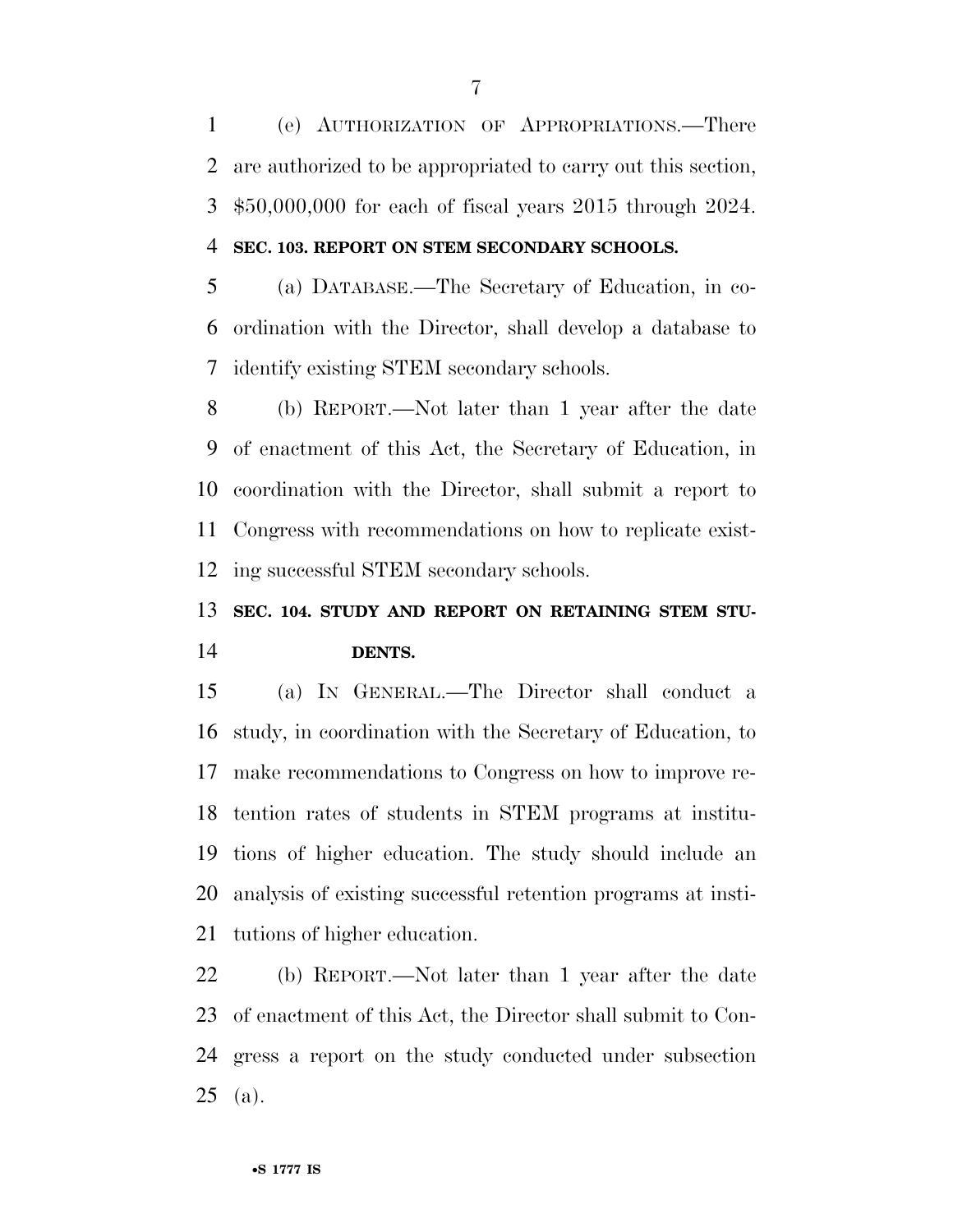### **SEC. 105. EXPANDING UNDERGRADUATE RESEARCH OP-PORTUNITIES.**

 (a) IN GENERAL.—Not later than June 1, 2016, the President shall ensure that not less than 15 percent of all Federal funds available for a fiscal year for under- graduate research opportunities at 2-year and 4-year de- gree granting institutions of higher education shall be used to fund research opportunities for postsecondary stu- dents, with emphasis on undergraduate research opportu- nities occurring during the first 2 academic years of post-secondary education.

 (b) SENSE OF CONGRESS.—It is the sense of the Congress that each Federal agency should restructure the agency's undergraduate student research opportunities for students attending 2-year or 4-year institutions of higher education, in order to provide more research opportunities for postsecondary students during the students' first 2 academic years of postsecondary education.

 (c) IDENTIFICATION OF RESEARCH PROGRAMS.—Not later than December 31, 2015, the head of each Federal agency shall submit to the President—

 (1) a list of all programs and funds available for undergraduate student research under the juris-diction of the agency; and

 (2) recommendations regarding how the agency can best fulfill the requirements of subsection (a).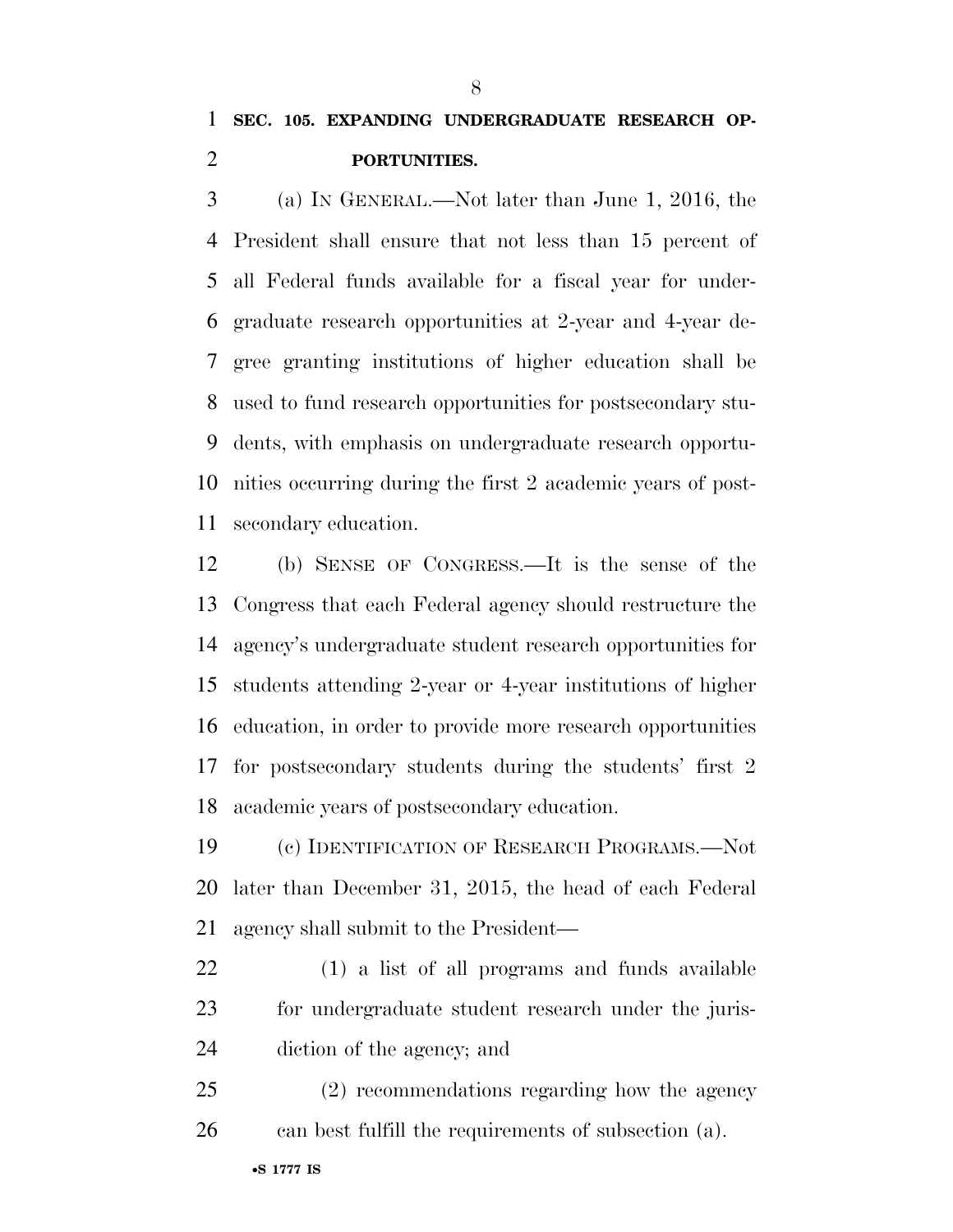(a) IN GENERAL.—The Director of the National Science Foundation (referred to in this section as the ''Di- rector''), through the Partnerships for Innovation Pro- gram, shall administer a Technology Commercialization Awards Pilot Program through which promising tech- nology advances derived from National Science Founda- tion research grants shall be eligible for follow-on fund-ing—

 (1) to move the technology through prototype and demonstration phases;

 (2) for training for researcher participants in business plan development, technology transfer, and commercialization; and

 (3) for establishing start-up firms based on the technologies developed.

 (b) COMPETITIVE SELECTION.—The Director shall— (1) seek from National Science Foundation of- fices and divisions recommendations on outstanding research funded by the National Science Foundation with clear promise that such research can be ad- vanced close to commercialized in a 3- to 5-year pe-riod;

•**S 1777 IS** (2) solicit applications from National Science Foundation award grantees who believe that they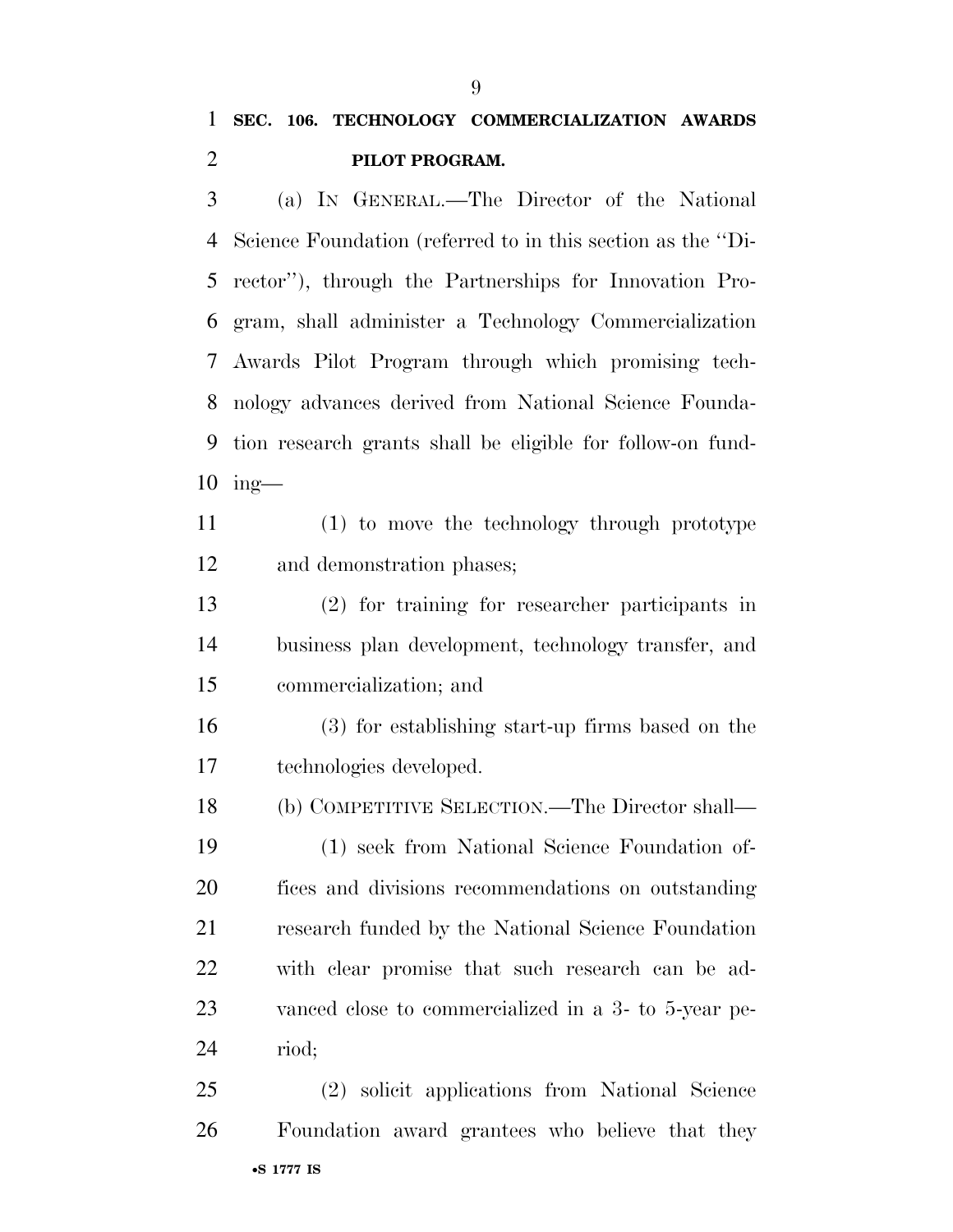have qualifying technologies eligible for commer-cialization; and

 (3) award grants to such National Science Foundation award grantees based on a merit-based, competitive selection process.

 (c) ADVISORY COMMITTEE.—The Director shall form an Advisory Committee of experts on technology and the technology commercialization process to advise the Na- tional Science Foundation on the Technology Commer-cialization Awards Pilot Program.

 (d) REPORT.—Not later than 3 years after the first grant is awarded under this section, the Director shall—

 (1) report to the relevant committees of Con- gress on the Technology Commercialization Awards Pilot Program's results; and

 (2) make recommendations on whether and how such a technology commercialization fund could be adopted by other Federal research and development agencies.

 (e) AUTHORIZATION OF APPROPRIATIONS.—There is authorized to be appropriated to carry out this section \$10,000,000 for each of the fiscal years 2015 through 2019.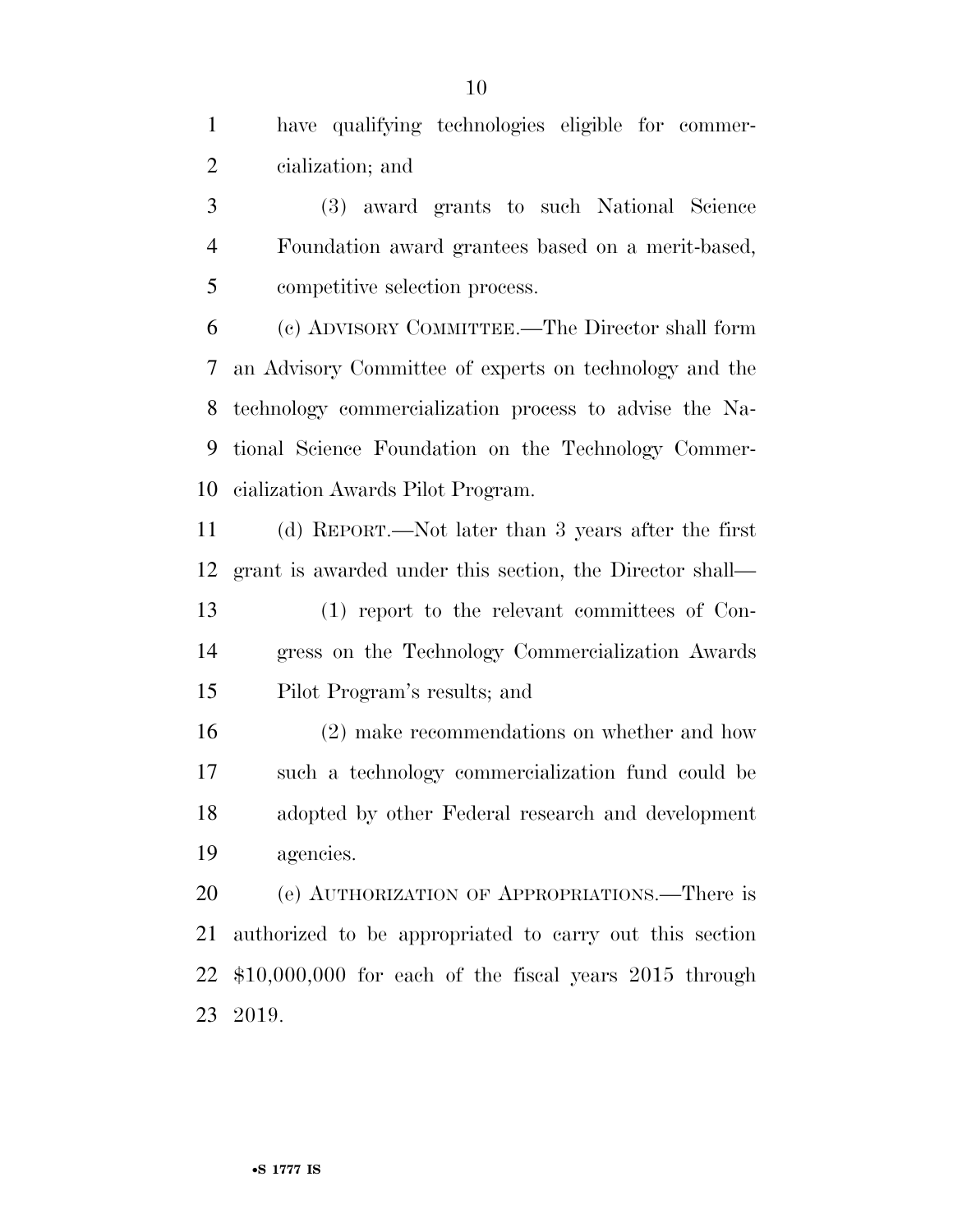**TEACHER SCHOLARSHIP PROGRAM.**  Section 10 of the National Science Foundation Au- thorization Act of 2002 (42 U.S.C. 1862n–1) is amend- ed— (1) by striking ''and mathematics'' and insert- ing ''mathematics, informatics, and computer science'' each place the term appears; 9 (2) in subsection (b)(1)(D)(i), by striking "or mathematics'' and inserting ''mathematics, 11 informatics, or computer science''; 12 (3) in subsection  $(c)$ — 13 (A) in paragraph  $(1)(A)$ , by striking "or mathematics'' and inserting ''mathematics, informatics, or computer science''; and (B) in paragraph (4), by striking ''mathe- matics or'' and inserting ''mathematics, 18 informatics, or computer science''; 19 (4) in subsection  $(d)(4)$ , by striking "mathe- matics or'' and inserting ''mathematics, informatics, 21 or computer science"; and 22 (5) in subsection (i)— (A) in paragraph (5), by striking ''or mathematics'' and inserting ''mathematics, or computer science''; and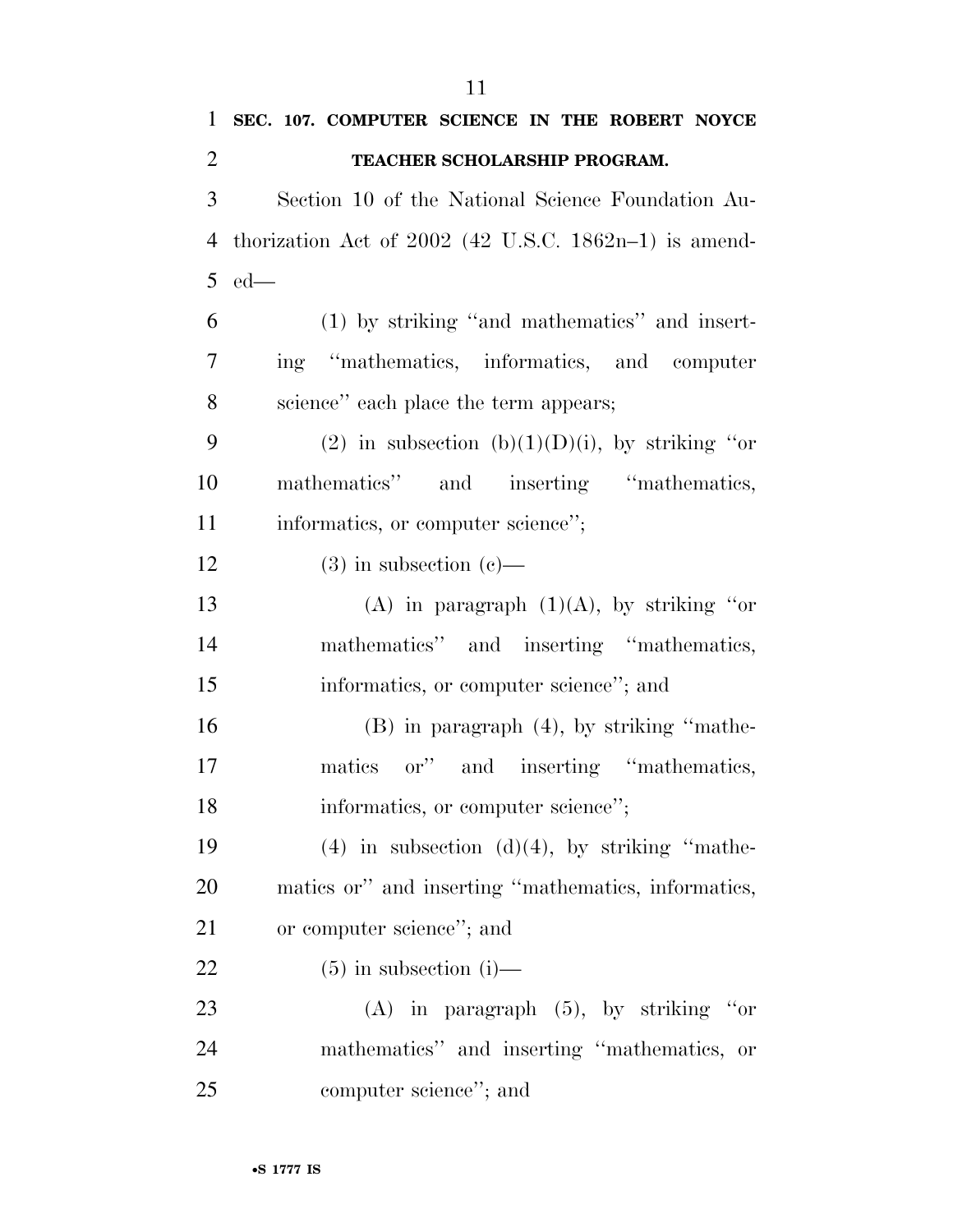(B) in paragraph (7), by striking ''or 2 mathematics," and inserting "mathematics, informatics, or computer science,''. **TITLE II—MANUFACTURING AND EXPORT PROMOTIONS SEC. 201. MANUFACTURING ASSISTANCE PROGRAM FOR SMALL- AND MEDIUM-SIZED MANUFACTUR- ERS IN THE UNITED STATES.**  (a) DEFINITIONS.—In this section: (1) SECRETARY.—The term ''Secretary'' means the Secretary of Commerce. (2) SMALL- AND MEDIUM-SIZED DOMESTIC MANUFACTURERS.—The term ''small- and medium- sized domestic manufacturers'' means businesses— (A) with not more than 500 employees; and (B) with facilities located in the United States that mechanically, physically, or chemi- cally transform materials, substances, or com- ponents into new products, including component parts. (b) ESTABLISHMENT.—Not later than 180 days after the date of enactment of this Act, the Secretary shall es- tablish a manufacturing assistance program for small- and medium-sized domestic manufacturers for the purposes of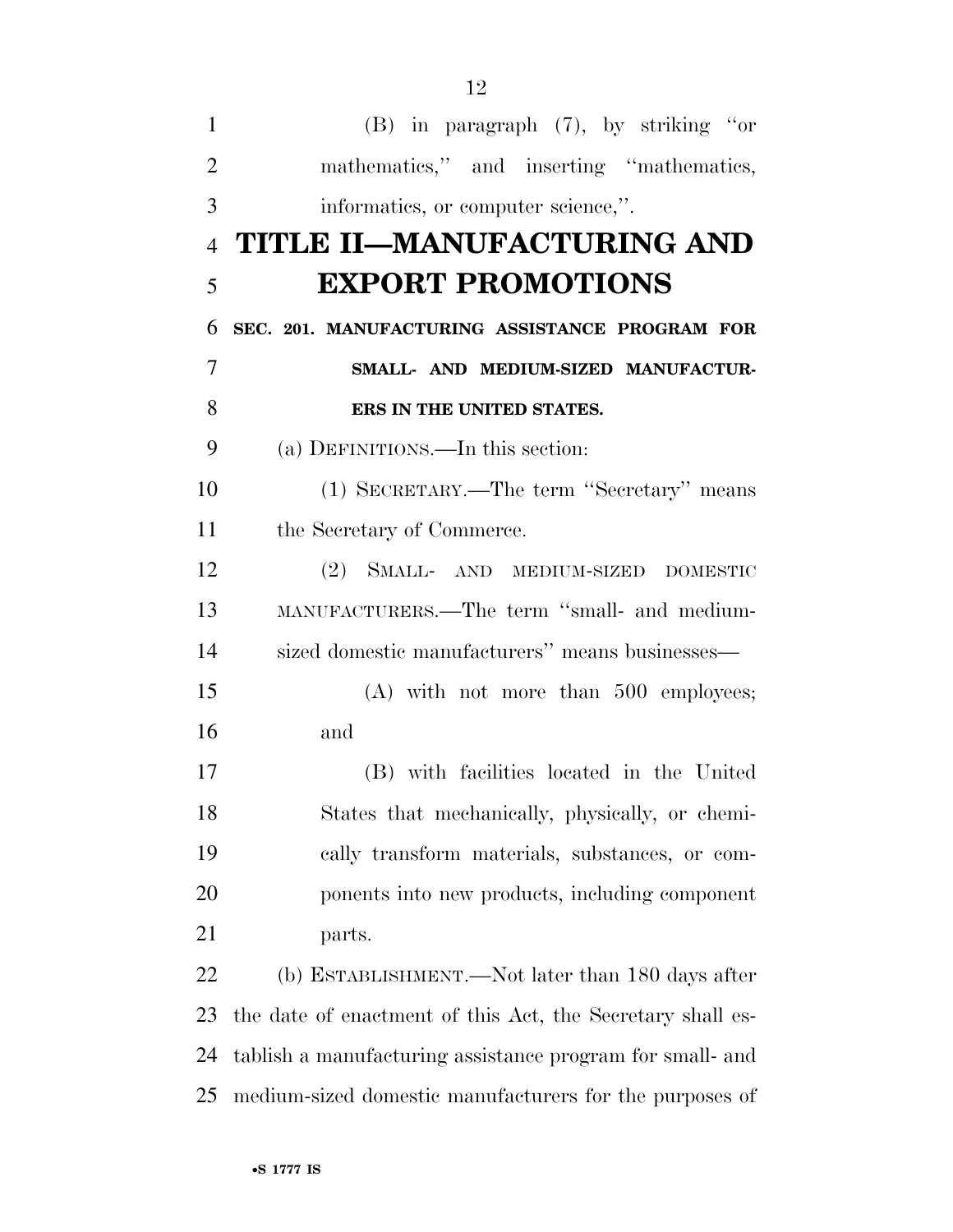| $\mathbf{1}$   | promoting the manufacturing of goods in the United         |
|----------------|------------------------------------------------------------|
| $\overline{2}$ | States and enabling those manufacturers to be competitive. |
| 3              | in the global economy by—                                  |
| $\overline{4}$ | (1) identifying and reducing regulatory burdens            |
| 5              | on those manufacturers under subsection (c); and           |
| 6              | (2) providing those manufacturers with infor-              |
| 7              | mation and other assistance under subsection (d).          |
| 8              | (c) REDUCTION OF REGULATORY BURDENS.—The                   |
| 9              | Secretary shall—                                           |
| 10             | (1) identify any regulatory requirements appli-            |
| 11             | cable to small- and medium-sized domestic manufac-         |
| 12             | turers that—                                               |
| 13             | (A) impose an unnecessary burden<br>on                     |
| 14             | those manufacturers; and                                   |
| 15             | (B) may be eliminated or reduced in order                  |
| 16             | to promote the manufacture of goods in the                 |
| 17             | United States;                                             |
| 18             | $(2)$ take appropriate action to eliminate or re-          |
| 19             | duce the regulatory requirements identified under          |
| 20             | paragraph $(1)$ ; and                                      |
| 21             | $(3)$ not later than 1 year after the date on              |
| 22             | which the Secretary establishes the program re-            |
| 23             | quired by subsection (b), submit to Congress a re-         |
| 24             | port that makes recommendations with respect to            |
| 25             | action by Congress that may be necessary to elimi-         |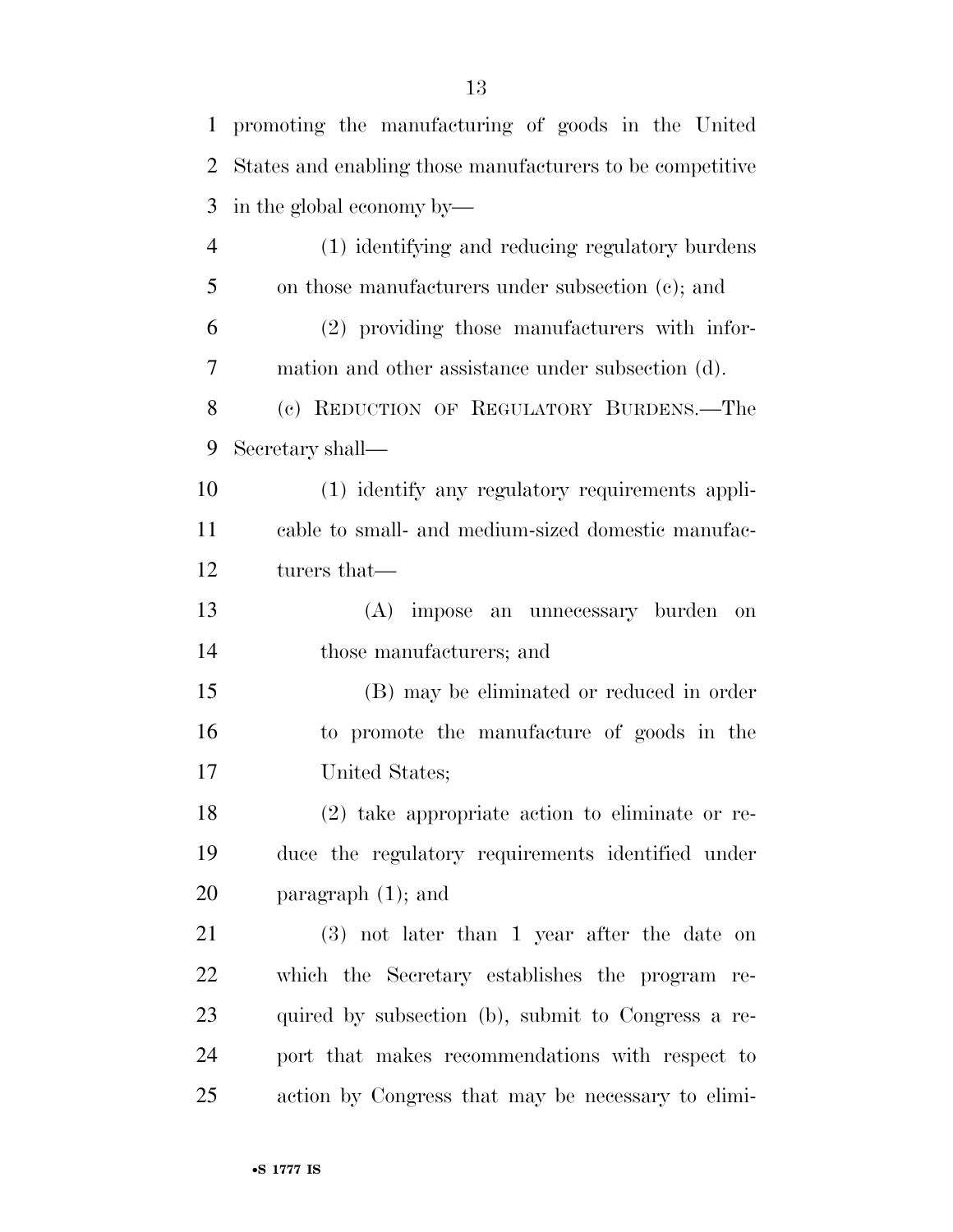| $\mathbf{1}$   | nate or reduce the regulatory requirements identified          |
|----------------|----------------------------------------------------------------|
| $\overline{c}$ | under paragraph $(1)$ .                                        |
| 3              | (d) ASSISTANCE.—The Secretary shall assist small-              |
| 4              | and medium-sized domestic manufacturers by providing           |
| 5              | the manufacturers with information with respect to-            |
| 6              | (1) how small- and medium-sized domestic                       |
| $\tau$         | manufacturers can comply efficiently with regula-              |
| 8              | tions applicable to those manufacturers;                       |
| 9              | (2) recently proposed and recently prescribed                  |
| 10             | regulations likely to have an effect on small- and             |
| 11             | medium-sized domestic manufacturers; and                       |
| 12             | (3) how small- and medium-sized domestic                       |
| 13             | manufacturers can express their views and provide              |
| 14             | input with respect to any policy developments relat-           |
| 15             | ing to the manufacture of products in the United               |
| 16             | States.                                                        |
| 17             | (e) REPORT ON EFFECTIVENESS OF PROGRAM.—Not                    |
|                | 18 later than 2 years after the date of enactment of this Act, |
| 19             | the Hollings Manufacturing Extension Partnership of the        |
| 20             | National Institute of Standards and Technology shall sub-      |
| 21             | mit to Congress a report on the program established under      |
| 22             | subsection (b) that includes—                                  |

 (1) an assessment of the extent to which the program has been effective—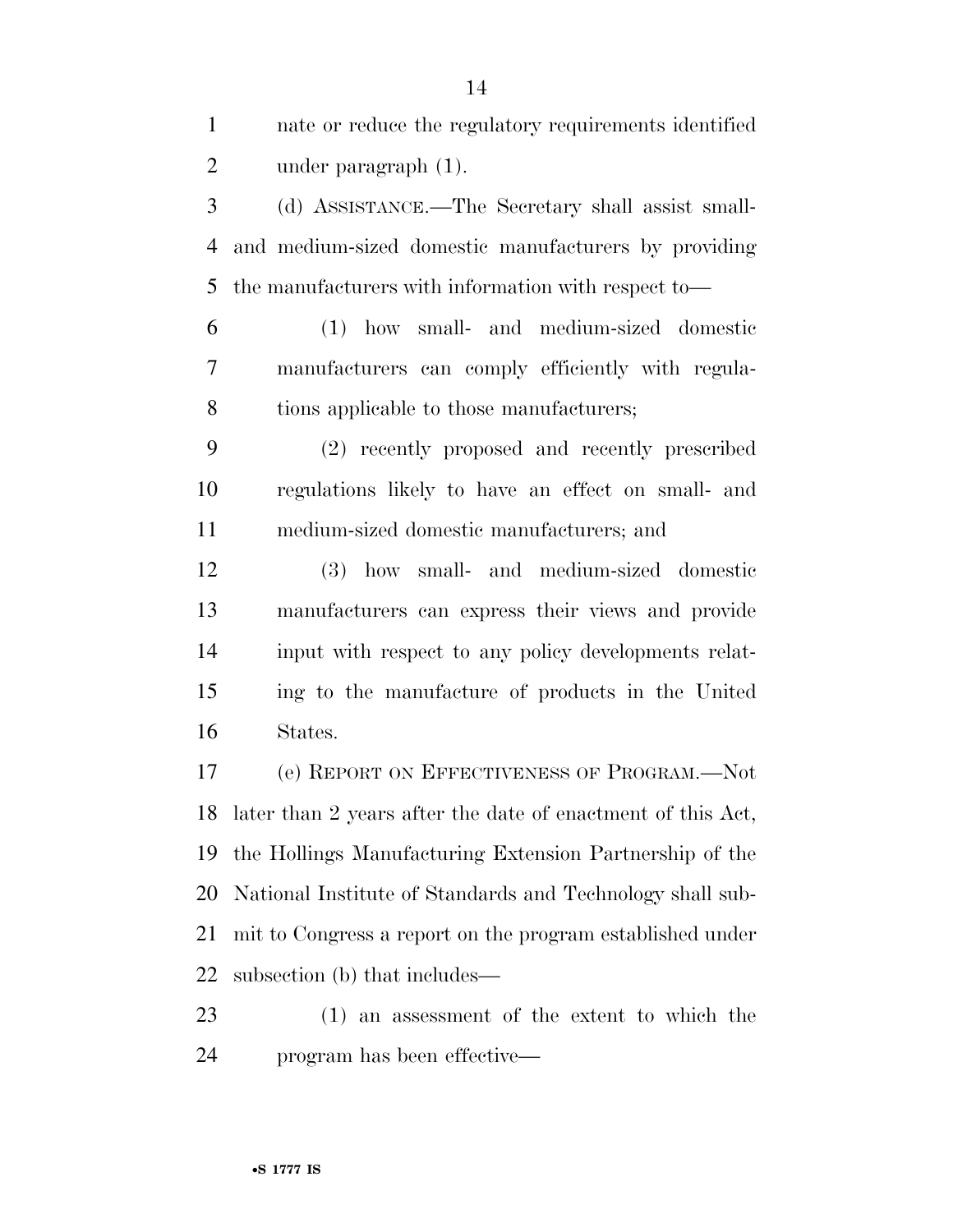| $\mathbf{1}$   | (A) in identifying and reducing regulatory              |
|----------------|---------------------------------------------------------|
| $\overline{2}$ | burdens on small- and medium-sized domestic             |
| 3              | manufacturers under subsection (c);                     |
| $\overline{4}$ | (B) in providing information and other as-              |
| 5              | sistance to small- and medium-sized domestic            |
| 6              | manufacturers under subsection (d); and                 |
| 7              | (C) in promoting the manufacturing of                   |
| 8              | goods in the United States and enabling small-          |
| 9              | and medium-sized domestic manufacturers to be           |
| 10             | competitive in the global economy;                      |
| 11             | (2) detailed information with respect to the na-        |
| 12             | ture, location, and duration of any jobs created as     |
| 13             | a result of the program established under subsection    |
| 14             | (b) and a description of the methodology used to        |
| 15             | compile that information; and                           |
| 16             | (3) any recommendations with respect to con-            |
| 17             | tinuing or improving the program established under      |
| 18             | subsection (b).                                         |
| 19             | (f) AUTHORIZATION OF APPROPRIATIONS.—There              |
| 20             | are authorized to be appropriated to the Secretary      |
| 21             | $$15,000,000$ for each of the fiscal years 2015 through |
| 22             | 2019 to carry out the program established under sub-    |
| 23             | section $(b)$ .                                         |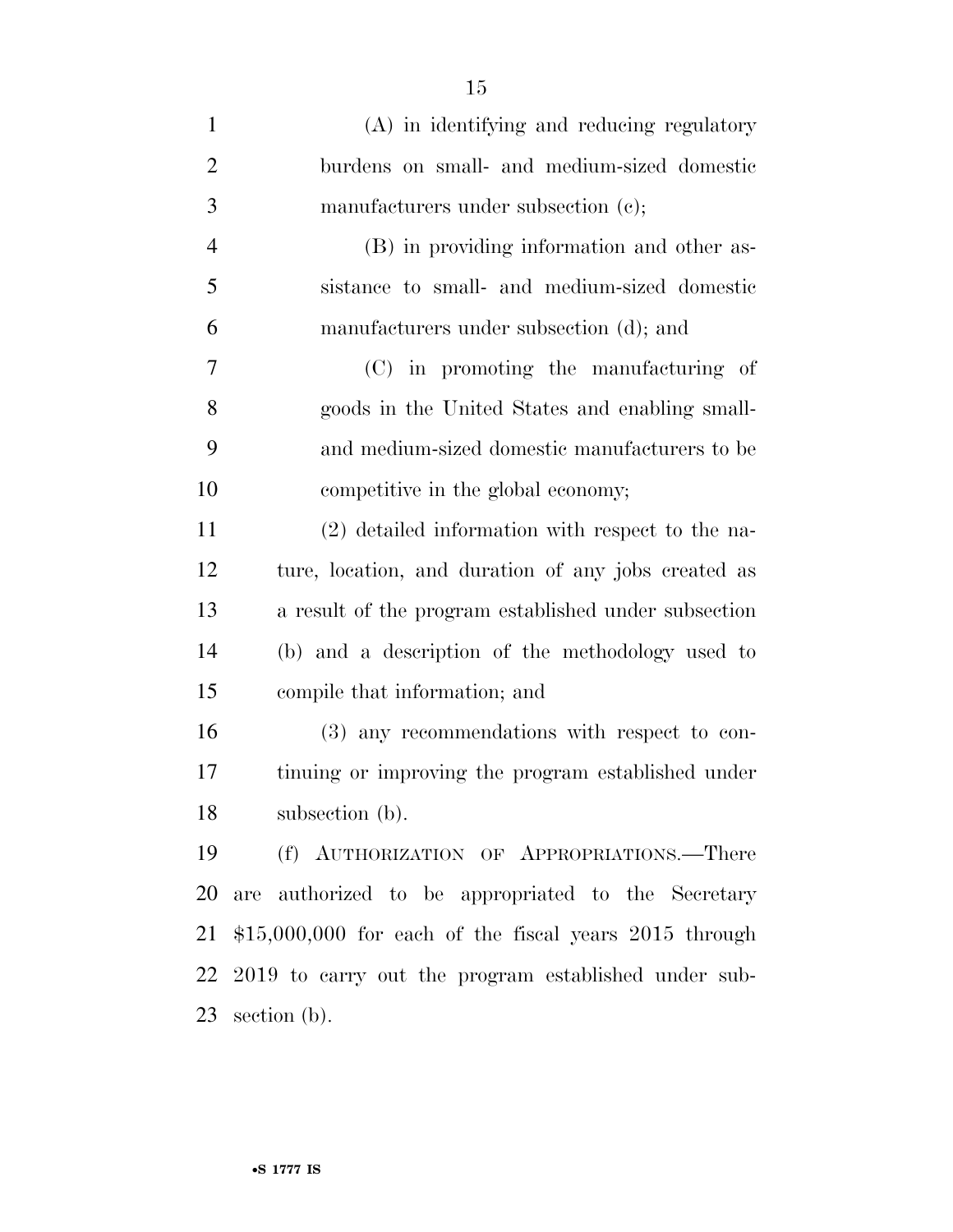**SEC. 202. REMOVING BARRIERS FOR EXPORTING INDUS-**

**TRIES IN THE UNITED STATES.** 

| 3  | Not later than 180 days after the date of the enact-      |
|----|-----------------------------------------------------------|
| 4  | ment of this Act, the Under Secretary for International   |
| 5  | Trade of the Department of Commerce shall submit to       |
| 6  | Congress a report—                                        |
| 7  | (1) identifying the 20 industries in the United           |
| 8  | States that export the most goods or services;            |
| 9  | $(2)$ evaluating the competitiveness of those 20          |
| 10 | industries in global markets compared to competi-         |
| 11 | tors manufacturing outside the United States;             |
| 12 | (3) identifying domestic regulatory and policy            |
| 13 | barriers to increasing exports by these industries;       |
| 14 | (4) identifying foreign barriers that impede the          |
| 15 | access of these industries to foreign markets; and        |
| 16 | (5) making recommendations with respect to                |
| 17 | legislative action that could by taken by Congress to     |
| 18 | reduce those barriers and improve the global com-         |
| 19 | petitiveness of these industries in foreign markets.      |
| 20 | <b>TITLE III-OFFSETS</b>                                  |
| 21 | SEC. 301. LIMITATION ON GOVERNMENT PRINTING COSTS.        |
| 22 | Not later than 180 days after the date of enactment       |
| 23 | of this Act, the Director of the Office of Management and |
| 24 | Budget shall coordinate with the heads of Federal depart- |
| 25 | ments and independent agencies to-                        |
|    |                                                           |
|    | •S 1777 IS                                                |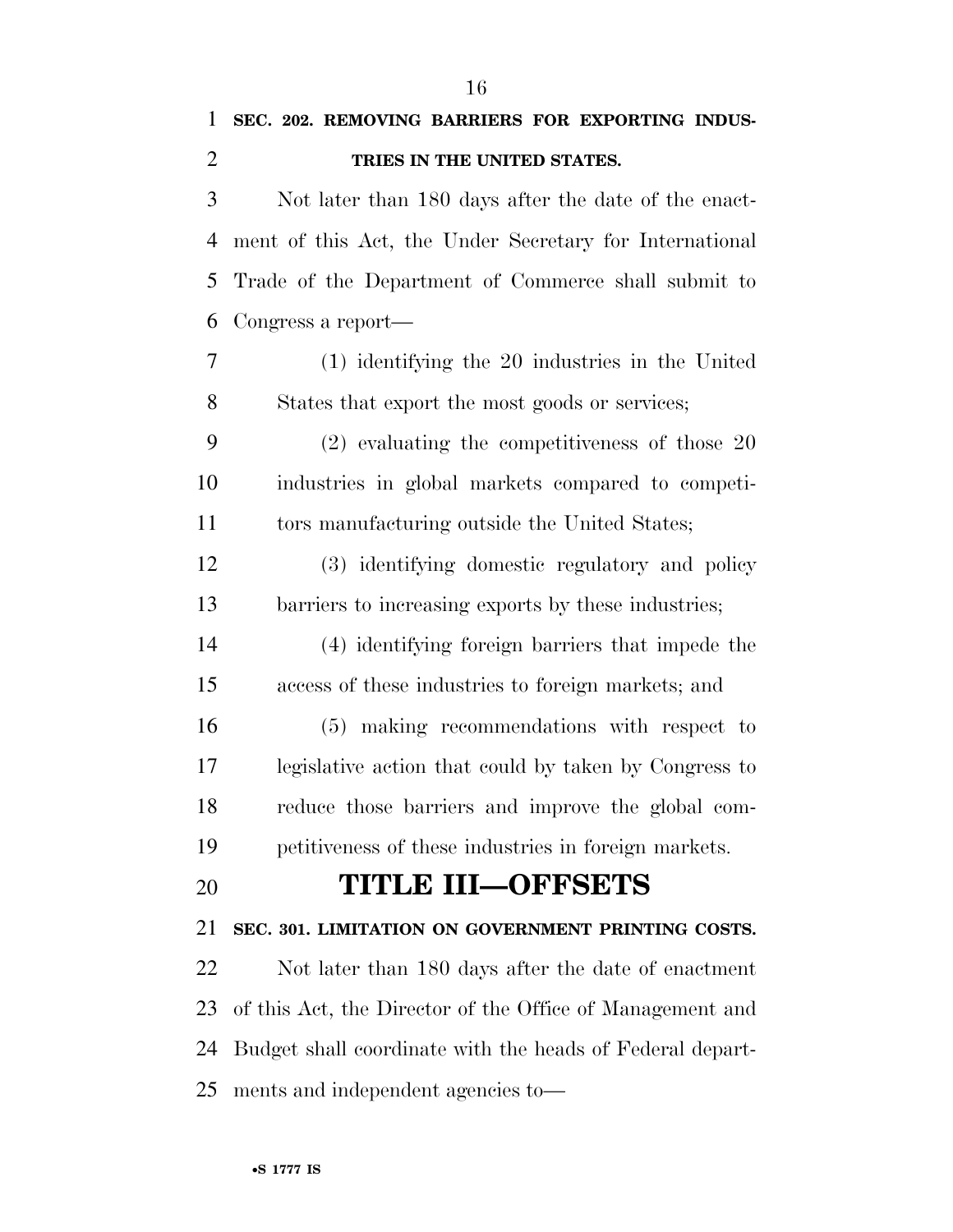(1) determine which Government publications could be available on Government websites and no longer printed and to devise a strategy to reduce overall Government printing costs over the 10-year period beginning with fiscal year 2015, except that the Director shall ensure that essential printed docu- ments prepared for social security recipients, medi- care beneficiaries, and other populations in areas with limited Internet access or use continue to re-main available;

 (2) establish Government-wide Federal guide-lines on employee printing; and

 (3) issue on the Office of Management and Budget's public website the results of a cost-benefit analysis on implementing a digital signature system and on establishing employee printing identification systems, such as the use of individual employee cards or codes, to monitor the amount of printing done by Federal employees, except that the Director of the Office of Management and Budget shall en- sure that Federal employee printing costs unrelated to national defense, homeland security, border secu- rity, national disasters, and other emergencies do not exceed \$860,000,000 annually.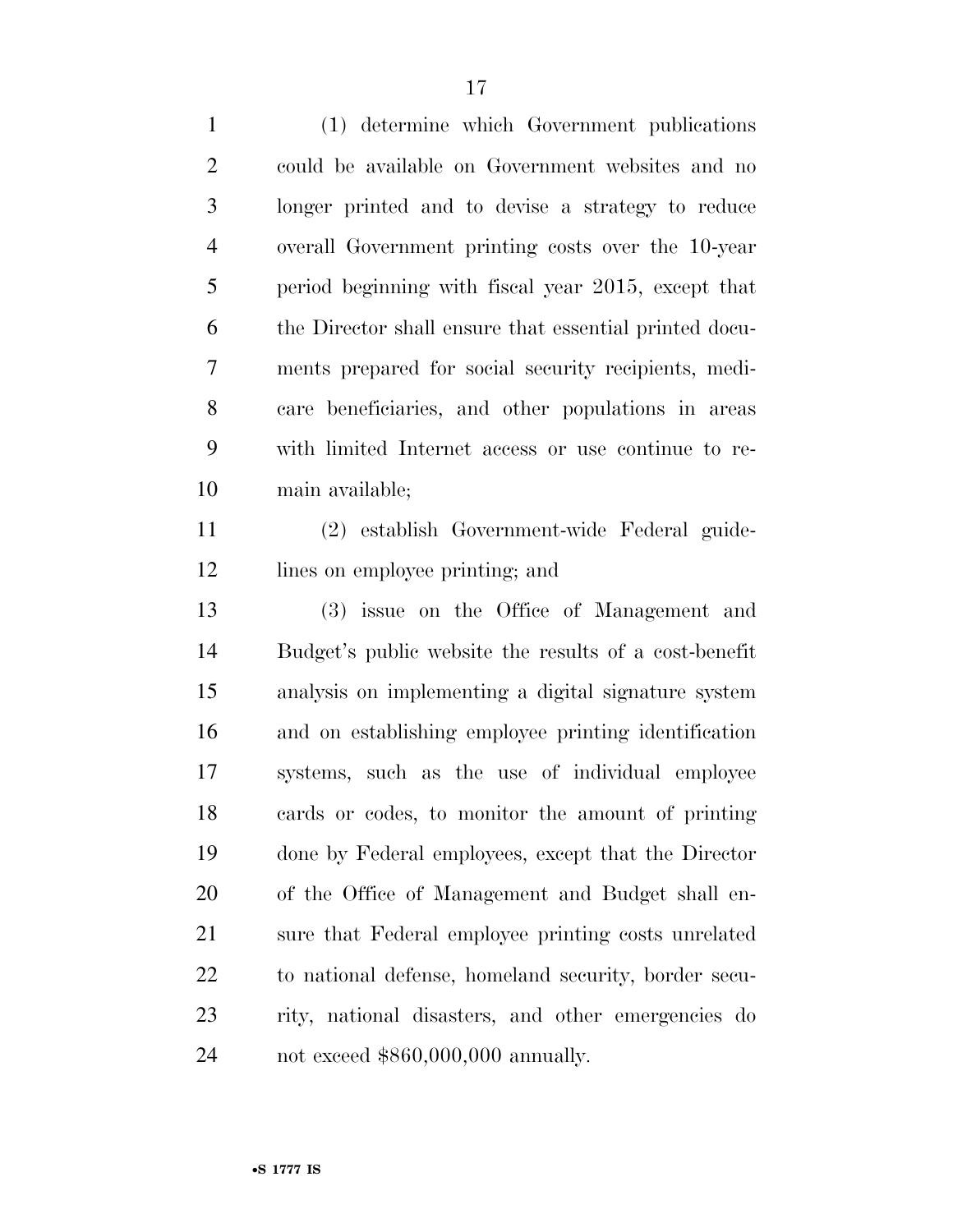### **SEC. 302. ELIMINATING BONUSES FOR POOR PERFORM-ANCE BY GOVERNMENT CONTRACTORS.**

 (a) GUIDANCE ON LINKING OF AWARD AND INCEN- TIVE FEES TO OUTCOMES.—Not later than 180 days after the date of enactment of this Act, each Federal depart- ment or agency shall issue guidance, with detailed imple- mentation instructions (including definitions), on the ap- propriate use of award and incentive fees in department or agency programs.

 (b) ELEMENTS.—The guidance under subsection (a) shall—

 (1) ensure that all new contracts using award fees link such fees to outcomes (which shall be de- fined in terms of program cost, schedule, and per-formance);

 (2) establish standards for identifying the ap- propriate level of officials authorized to approve the use of award and incentive fees in new contracts;

 (3) provide guidance on the circumstances in which contractor performance may be judged to be excellent or superior and the percentage of the avail- able award fee which contractors should be paid for such performance;

•**S 1777 IS** (4) establish standards for determining the per- centage of the available award fee, if any, which con-tractors should be paid for performance that is